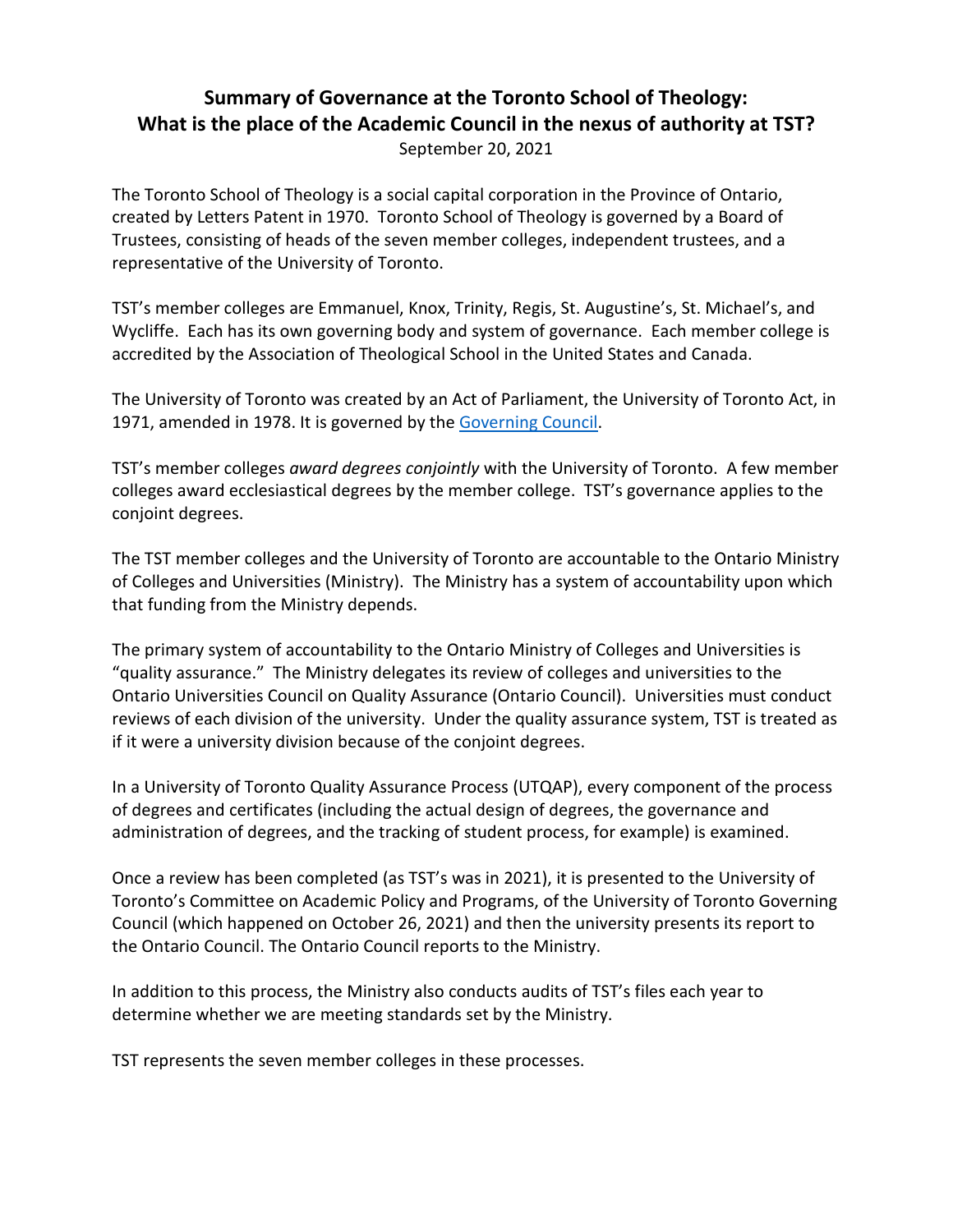The Toronto School of Theology Board of Trustees has five committees that report to it. The Academic Council is responsible for academic policy. The Senior Executive Council (SEC) is responsible for resources: human and, to an extent, financial. The Governance Committee is responsible for governance. Finance is responsible for TST's finances (but not the finances of the member colleges). Audit does the yearly review of TST's business functions. Under TST governance, the TST Board of Trustees creates faculty staff positions; all of the TST faculty staff report to the Board of Trustees, though the Executive Director. Staff implement the policies of the Board of Trustees; its particular job is to ensure that TST and its member colleges are meeting the standards of quality assurance and the Ministry, thereby, securing its place in Ontario's educational system.

The Academic Council of Toronto School of Theology has "delegated authority" from the TST Board of Trustees on academic policy for conjoint degrees awarded between TST's member colleges and the University of Toronto, under the terms of a Memorandum of Agreement. That means that the Academic Council works on behalf of the Board of Trustees in matters of Academic Policy (see entire Academic Council mandate). It is not responsible for resources or governance decisions—though academic policy may require consultation with SEC because resources (such as faculty assignments) are involved, or academic policy may require consultation with Governance (because the governance structure is involved).

The Academic Council has several councils and committees:

The **Basic Degree Council**: All matters regarding conjoint second entry undergraduate (SEUG) degrees must be moved through the Basic Degree Counsel to the Academic Council for final approval.

The **Graduate Studies Council**: All matters regarding graduate academic degrees must be moved through the Graduate Studies Council to the Academic Council for final approval.

The Petitions Committee makes decisions regarding student matters on behalf of the Graduate Studies Council.

The Appeals Committee hears appeals of decisions on behalf of the Graduate Studies Council.

The Graduate Centre for Theological Studies (GCTS) administers the academic graduate degrees.

The **Centre for the Study of Ministry** (CSM): All matters regarding the professional graduate degree, the Doctor of Ministry, is brought directly from the CSM to the Academic Council.

The GCTS administers the professional graduate degree, DMin.